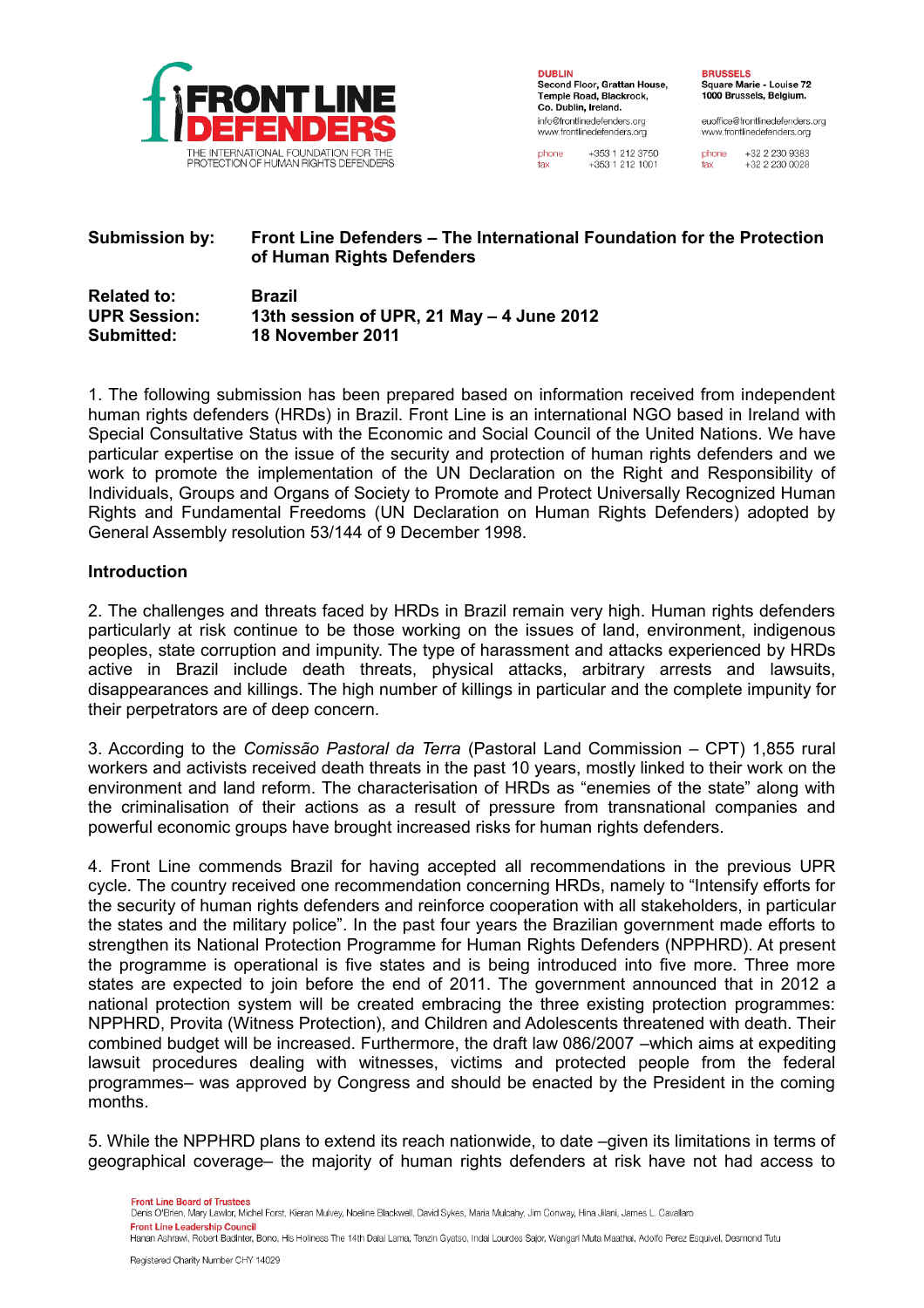state protection, especially those in the north of Brazil where the state presence is not as strong. The number of officers from the *Força Nacional* (National Force) trained to protect human rights defenders is limited, and they are unable to respond effectively to the demand that exists from HRDs at risk. Other challenges include insufficient resources and the reigning climate of impunity. Furthermore, the programme was established by decree and a bill which should provide an overall regulatory framework remains pending in Congress. Finally, the protection of human rights defenders denouncing irregularities and corruption at the state level remains challenging since it is state authorities who are mandated to implement, through the military police, the protection measures.

### **Repression against human rights defenders working for the landless**

6. Brazilian land records show that less than 2% of landowners control more than 50% of the land. The inequitable distribution of land gave rise to a series of movements seeking to reorganize the land structure in Brazil through land reform and the defense of the rights of rural labourers. The *Movimento dos Trabalhadores Rurais Sem Terra* (Landless Workers Movement – MST) is an example of such movements.

7. Landowners and powerful economic groups have reacted aggressively to such movements, which has increased the risks faced by those working to promote land rights. Human rights defenders and community leaders have received death threats and have been killed. The hiring of unregistered, and therefore illegal, security firms has been documented. HRDs working on land issues also face opposition by society and are accused of undermining government policies promoting economic development. This high risk situation is aggravated by an inefficient state presence in rural areas and a weak judicial system, resulting in sentences consistently in favour of those holding economic and political powers.

8. Other groups at risk include Quilombola communities<sup>[1](#page-1-0)</sup> and traditional peoples<sup>[2](#page-1-1)</sup>, both of which have been criminalised for their work in defence of their rights.

9. On 25 July 2011, Fr **Inaldo Serejo**, Coordinator of the Maranhão State branch of the *Comissão Pastoral da Terra* (Pastoral Land Commission – CPT), and Mr **Diogo Cabral,** human rights lawyer with the *Comisão de Direitos Humanos da Ordem dos Advogados do Brasil* (Human Rights Commission at the Maranhão branch of the Bar Association – OABMA) received death threats as they attended a hearing in the municipality of Cantanhede, in the State of Maranhão. CPT is an organisation that works closely with trade unions, landless movements and small farmers in their struggle for land reform. The hearing (process no: 3432010) was to discuss the ownership of an area of 1089 hectares of land occupied by the Quilombola from Salgado, in Pirapemas. In October 2010 the courts had granted ownership of the contested land to the Quilombolas. Reportedly taking advantage of personnel changes in the District Court, the local landowners appealed the court decision and following a brief, 24-minute hearing, an eviction notice was served on the Quilombola community.

10. On 30 October 2010, human rights defender, Mr **Flaviano Pinto Neto**, community leader and president of the *Associação dos Pequenos Produtores Rurais do Povoado do Charco* (Association of Rural Small Producers of the Charco Community), was shot in the head several times and died as a result of his injuries.

11. On 27 May 2011 **Adelino Ramos** was shot and killed in Porto Velho, the capital of Rondonia. Adelino Ramos was coordinator of the *Movimento Campones Corumbiara* (Peasant Movement of

<span id="page-1-0"></span><sup>1</sup> Quilombola refer to diverse socio-ethnic groups which have developed resistance practices in the maintenance of their characteristic ways of life in a determined place.

<span id="page-1-1"></span><sup>2</sup> The term traditional peoples in Brazil refers to culturally differentiated groups with specific forms of social organization, whose cultural identity is dependent on the use of their land and natural resources and who make use of traditional knowledge and practices.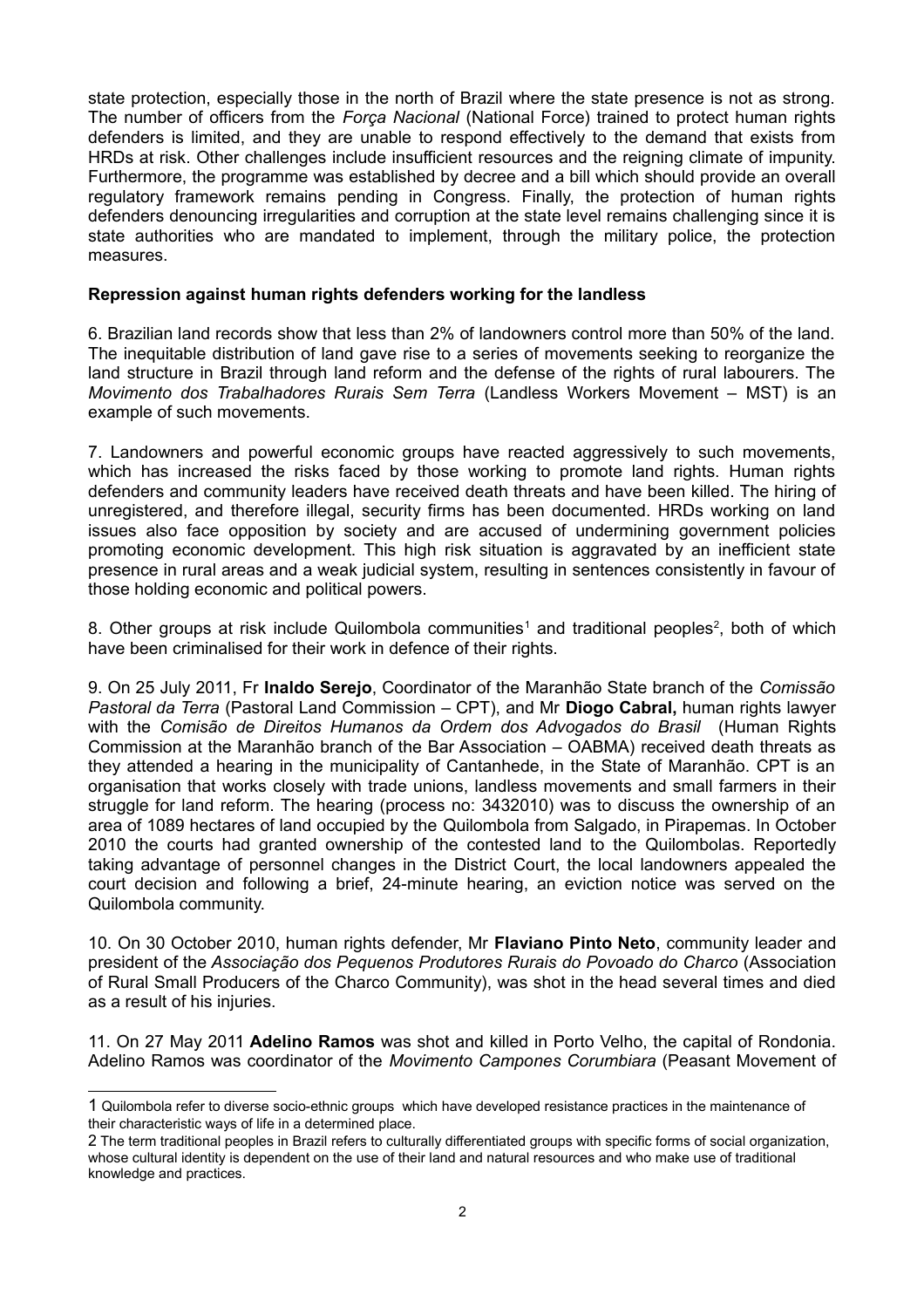Corumbiara) and was involved for decades in land rights issues in Brazil. Adelino Ramos was a prominent land rights activist who had denounced the illegal logging activities occurring in the rain forest.

### **Repression against human rights defenders working for indigenous peoples**

12. Indigenous rights defenders face considerable threats from landowners and other economic groups interested in exploiting natural resources. HRDs are especially at risk when they work on issues relating to the demarcation of traditional indigenous lands, which is guaranteed in the Brazilian Constitution.

13. HRDs currently face increased challenges as the Government of Brazil engages in a series of large-scale development projects called *Programa de Aceleração do Crescimento* (Growth Acceleration programme – PAC). The programme includes the construction of hydroelectric power plants that may negatively impact indigenous peoples living in the region, as can be seen in Santo Antonio, Jirau and Belo Monte. Those working to promote and protect the rights of indigenous communities living in the region are exposed to further risk of stigmatisation, attack and persecution.

#### **Repression against environmental rights defenders**

14. Environmental rights defenders in Brazil face serious threats as their work often goes against the interests of landowners and economic groups, whilst on the other side they do not count on government support to back their activities. Human rights defenders working in the Amazon region are especially at risk, a fact that is further aggravated by weak state institutions and the pervasive impunity in the area. The risks include intimidation, threat of physical violence, destruction of property and killings.

15. The Chamber of Deputies of the Brazilian Congress recently approved a new Forest Code. The amendments introduced are widely believed to weaken existing environmental control mechanisms and may therefore lead to an intensification of existing disputes. The new Forest Code grants an amnesty to landowners who have committed environmental crimes. This in turn contributes to a growing climate of impunity for crimes carried out against human rights defenders working on such issues.

16. On 31 July 2010, human rights defender Mr **Alexandre Anderson de Souza** suffered an assassination attempt against his person. Alexandre Anderson de Souza is head of the *Associação dos Homens do Mar* (Association of Seamen – AHOMAR), an organisation set up to defend the rights of fishermen working in Rio de Janeiro, particularly those affected by the construction of a gas pipeline for Petrobras. Alexandre Anderson de Souza and his wife were returning to their home when they noticed two unidentified armed individuals observing their house and looking in the windows. The human rights defender approached two military police officers who were nearby. The police officers went towards the house and the two unidentified men opened fire on them. The shooting lasted approximately 15 minutes. One of the attackers was taken into custody but was reportedly released shortly after. Alexandre Anderson de Souza had survived another assassination attempt in May 2009, when he was shot at four times by two individuals in an area near the gas pipeline works. In May 2009 **Paulo Santos Souza**, Treasurer of AHOMAR, was attacked in his home, beaten in front of his family, and shot in the head five times. The killing happened on the same day that the local environment agency ordered the suspension of work on the pipeline AHOMAR was opposing. Prior to this killing a number of members of the Association had reported receiving death threats.

17. On 24 May 2011 **José Cláudio Ribeiros da Silva** and **Maria do Espírito Santo da Silva** were ambushed near their home in Pará State by unknown individuals and shot repeatedly. They had received death threats in the past from loggers and cattle ranchers as a result of their work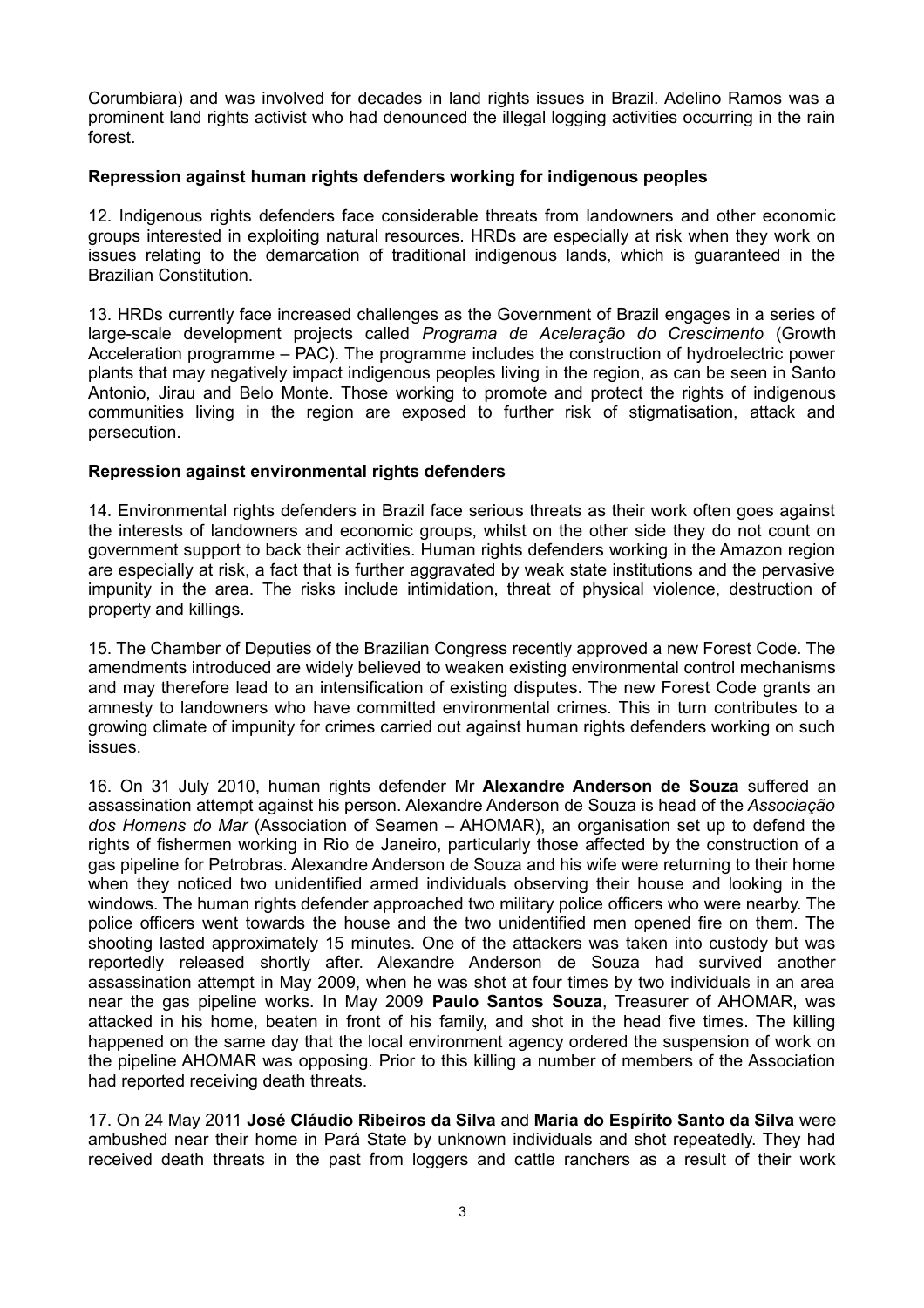defending the rainforest, and had reported said threats to the police. In November 2010, at an international conference in Manaus, José Cláudio Ribeiros da Silva expressed concern for his safety as a result of threats he had received, and predicted that he would be killed. The bodies of the couple were found inside the Praialta-Piranheira nature reserve, where they had been working for the past 24 years.

18. On 11 March 2008 human rights defender Mr **Welinton da Silva** was attacked in Maranhão. Welinton da Silva works with the *Movimento dos Trabalhadores Rurais Sem Terra* (Movement of Landless Peasants – MST) which is a part of the Vía Campesina network that supports the rights of the communities being affected by the construction of a dam in Estreito, Maranhão. Welinton da Silva was attacked while participating in an on-site demonstration in a quarry in Estreito, Maranhão, to protest against the building of a dam. He was sleeping in the camp of *Movimento dos Antingidos por Barragens* (MAB) (Movement of Dam-affected People), in the workers' area of the quarry, when he was shot in the leg by an individual who fired gunshots from a passing car. Members of CESTE (Consorcio Estreito Energía), a company involved in the development of a hydroelectric project that requires the flooding of 400 square kilometres, affecting the lands and homes of 21,000 people, including the African-Brazilian communities of Bico do Papagayo, had reportedly been to the camp three times that same day to threaten those protesting.

## **Human rights defenders working on issues of state corruption**

19. Human rights defenders combating state and police corruption remain at particular risk. In an effort to discredit complaints and reports of abuses by the police, the latter invokes a deterioration in general security in society to justify its actions. This argument contributed to the presence of illegal militias often set up by law enforcement officers in particular in Rio de Janeiro. In recent times these militias have recently grown in power and scope as well as violence. An emblematic case was the murder of Judge **Patricia Aciolli**, shot 21 times in front of her home in Rio de Janeiro in August 2011. She was known for battling police corruption and had sentenced more than 60 officers to prison.

20. Many human rights defenders working on the issue of police corruption have been defamed and tried for libel or the alleged "formation of criminal gangs". In some states, such as Rio de Janeiro, those living in disadvantaged communities, including community leaders, have been put on trial for alleged association with drug traffickers and for denouncing or protesting against police violence in their communities. Human rights defenders involved in anti-corruption work also face more difficulties in accessing the NPPHRD as the programme requires the cooperation of state authorites.

## **Reigning impunity**

21. All the aforementioned threats and attacks have taken place against a background widespread impunity enjoyed by those who threaten, intimidate and violate the physical integrity of human rights defenders. The judicial system often fails to investigate, try and punish both the material perpetrators of violations and the intellectual authors. Police officers, private security firms, large landowners and powerful industry leaders often remain free from any investigation or prosecution for many years after the commission of crimes.

22. CPT has reported that since 1985, more than 1,580 land and environmental rights defenders, small farmers, judges, priests and other rural workers have been killed in disputes over preserving land. The murders are mostly carried out by gunmen hired by loggers, ranchers and farmers to silence protest over the illegal cutting of trees in the forests. It is reported that fewer than 100 of the cases have gone to court and only one perpetrator was eventually sentenced.

#### **23. Front Line calls upon the UN to urge the authorities in Brazil to prioritize the protection of human rights defenders, and in so doing so to:**